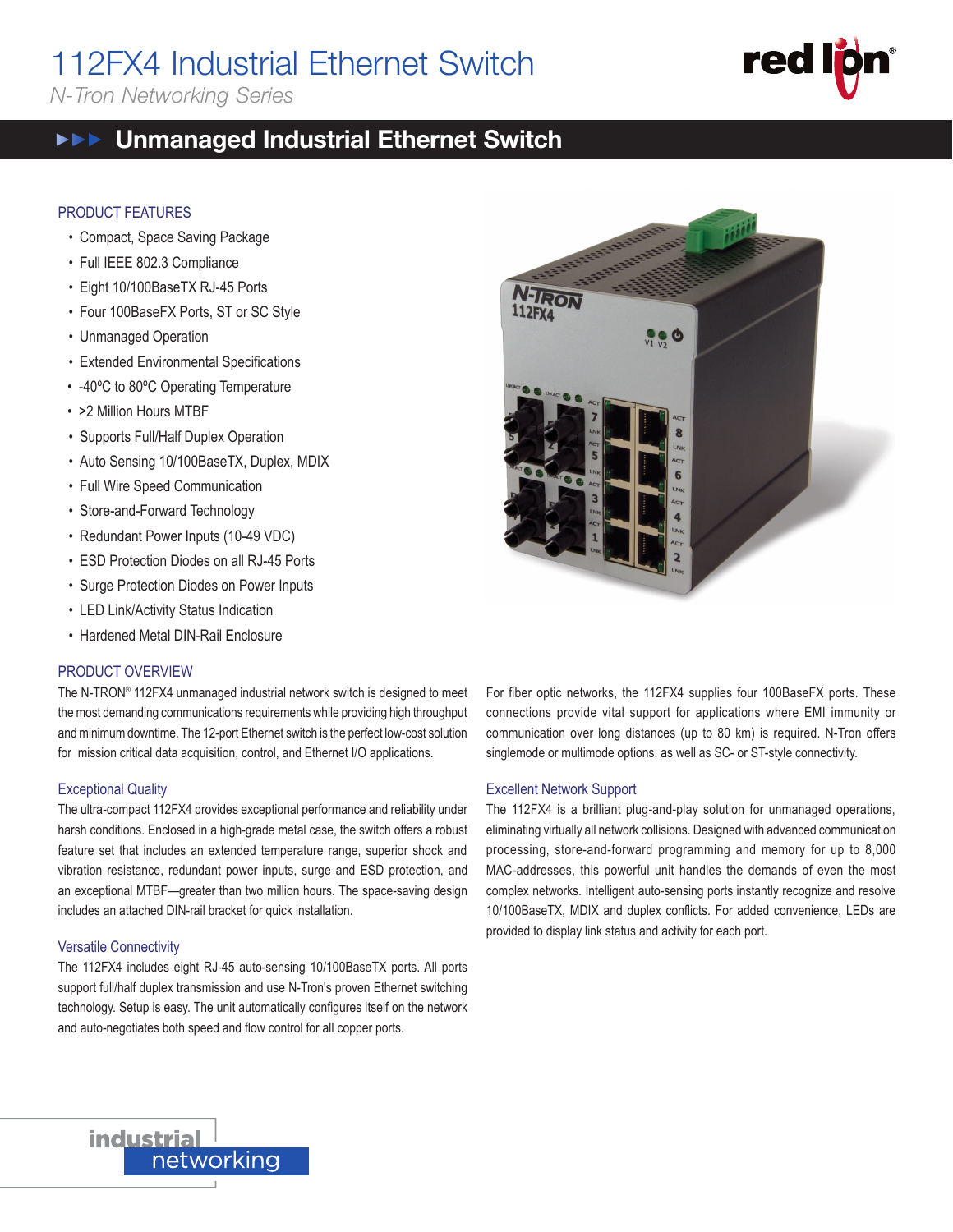# **Specifications**

#### Switch Properties

Number of MAC Addresses: 8000 Latency Typical: 2.6 μs Switching Method: Store-and-Forward

#### Case Dimensions

Height: 4.3" (10.8 cm) Width: 3.1" (7.9 cm) Depth: 4.6" (11.5 cm) Weight (max): 1.6 lbs (0.73 kg) DIN-Rail Mount: 35mm

#### **Electrical**

Redundant Input Voltage: 10-49 VDC (Regulated) Input Current (max): 455mA max.@24 VDC BTU/hr: 37.3 @ 24 VDC

N-Tron Power Supply: NTPS-24-1.3 (1.3A@24V)

#### **Environmental**

Operating Temperature: Storage Temperature: Operating Altitude: 0 to 10,000 ft.

 $C$  to 80 $\degree$ C  $C$  to 85 $\degree$ C Operating Humidity: 5% to 95% (Non Condensing)

## Shock and Vibration (bulkhead mounted)

Shock: 200g @ 10ms Vibration/Seismic: 50g, 5-200Hz, Triaxial

Reliability<br>MTBF:

>2 Million Hours

# Network Media

10BaseT: ≥Cat3 Cable 100BaseTX: ≥Cat5 Cable

**Connectors** 

10/100BaseTX: Eight (8) RJ-45 Copper Ports 100BaseFX: Four (4) SC or ST Fiber Duplex Ports

#### Recommended Wiring Clearance

| Front: |  |  |
|--------|--|--|
| Side:  |  |  |

4" (10.16 cm) 1" (2.54 cm)

#### Fiber Transceiver Characteristics

| <b>Fiber Length</b>       | $2km*$   | $15km**$ | $40km**$ | $80 km**$ |
|---------------------------|----------|----------|----------|-----------|
| <b>TX Power Min</b>       | $-19dBm$ | $-15dBm$ | -5dBm    | -5dBm     |
| <b>RX Sensitivity Max</b> | $-31dBm$ | $-31dBm$ | $-34dBm$ | $-34dBm$  |
| Wavelength                | 1310nm   | 1310nm   | 1310nm   | 1550nm    |
|                           |          |          |          | .         |

\* Multimode Fiber Optic Cable \*\* Singlemode Fiber Optic Cable

#### Regulatory Approvals

- FCC: Title 47, Part 15, Subpart B, Class A; ANSI C63.4; ICES-003
- UL /cUL: Class I, Div 2, Groups A, B, C, D and T4
- CE: IEC 61000-4-2/3/4/5/6/8/11, EN 61000-6-2/4
- Other: ABS Type Approval for Shipboard Applications; GOST-R certified; RoHS compliant

Further information regarding this product's regulatory conformity can be found on the N-Tron website at www.n-tron.com/regulator